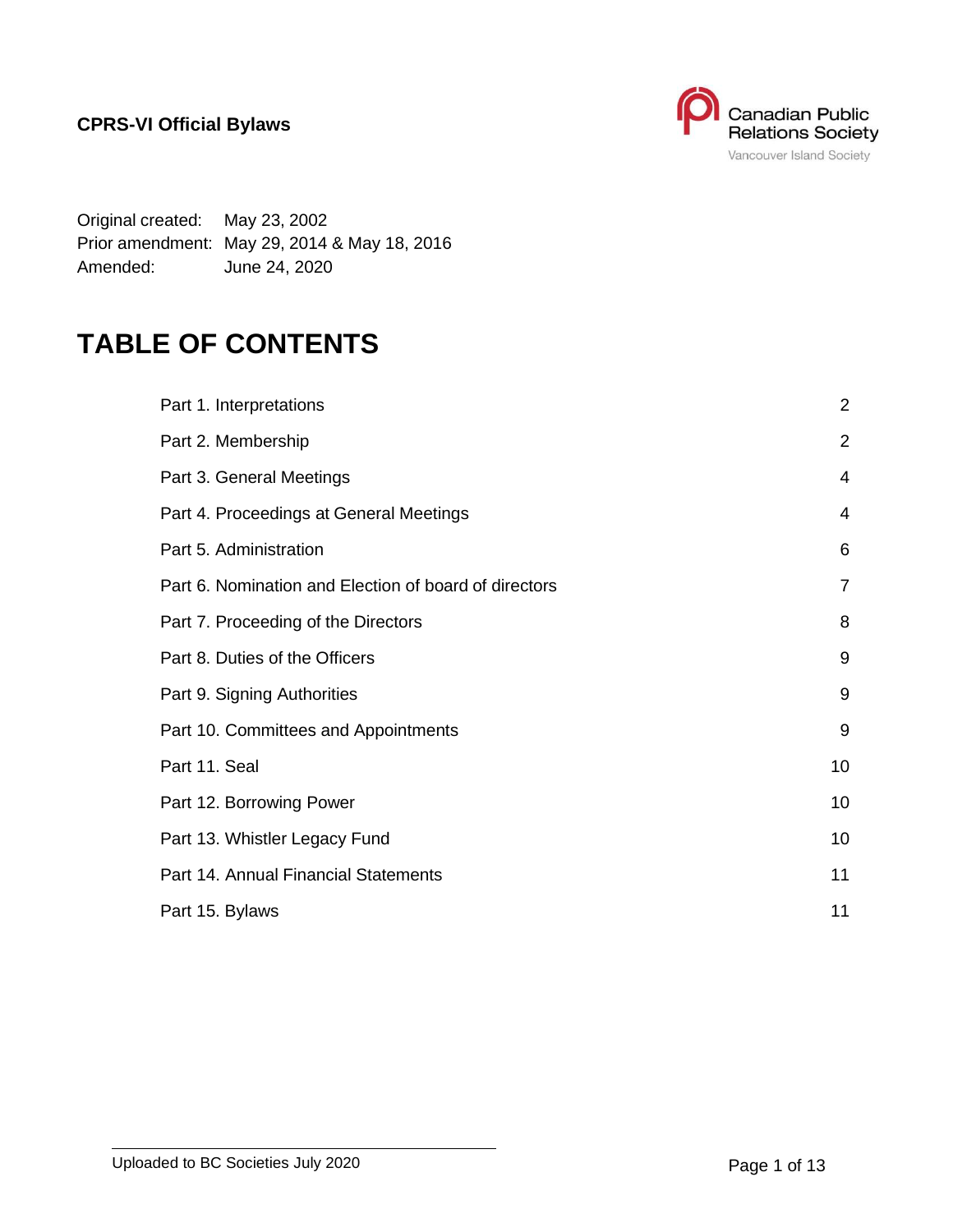

### <span id="page-1-0"></span>**Part 1. Interpretations**

- 1.1 In these bylaws, unless the context otherwise required, the following definitions apply:
	- a) "Society" means the Canadian Public Relations Society-Vancouver Island (www.cprsvi.org)
	- b) "Directors" means the directors of the Society for the current fiscal year
	- c) "Society Act" means the Societies Act of the Province of British Columbia, from time-to-time in force and all amendments to it
	- d) "Registered address" of a member means their address as recorded in the register of members, and
	- e) "National Society" means the national body named the Canadian Public Relations Society Inc.

1.2 The definitions in the Societies Act, on the date these bylaws became effective, apply to these bylaws.

#### <span id="page-1-1"></span>**Part 2. Membership**

2.1 Members: Membership in the Society shall be open to individuals only and shall be unlimited as to numbers.

2.2 Categories: There shall be two categories of membership in the Society: National Society Voting Member and Societal Voting Member.

2.2.1 National Society Voting Member: National Society Voting Member criteria are identified in the National Society's bylaws. National Society members shall have full societal voting privileges, as follows.

Membership: The National Society shall consist of the members of the member societies and individual members. Membership shall be classified as follows:

- Members: those individuals who are full-time practicing public relations professionals.
- Affiliate: those members who, at the time of application, have less than two years practice in public relations.
- Associate: those individuals who are practicing public relations less than 50% of their time.
- Life Members: those individuals who are granted permanent membership following their retirement.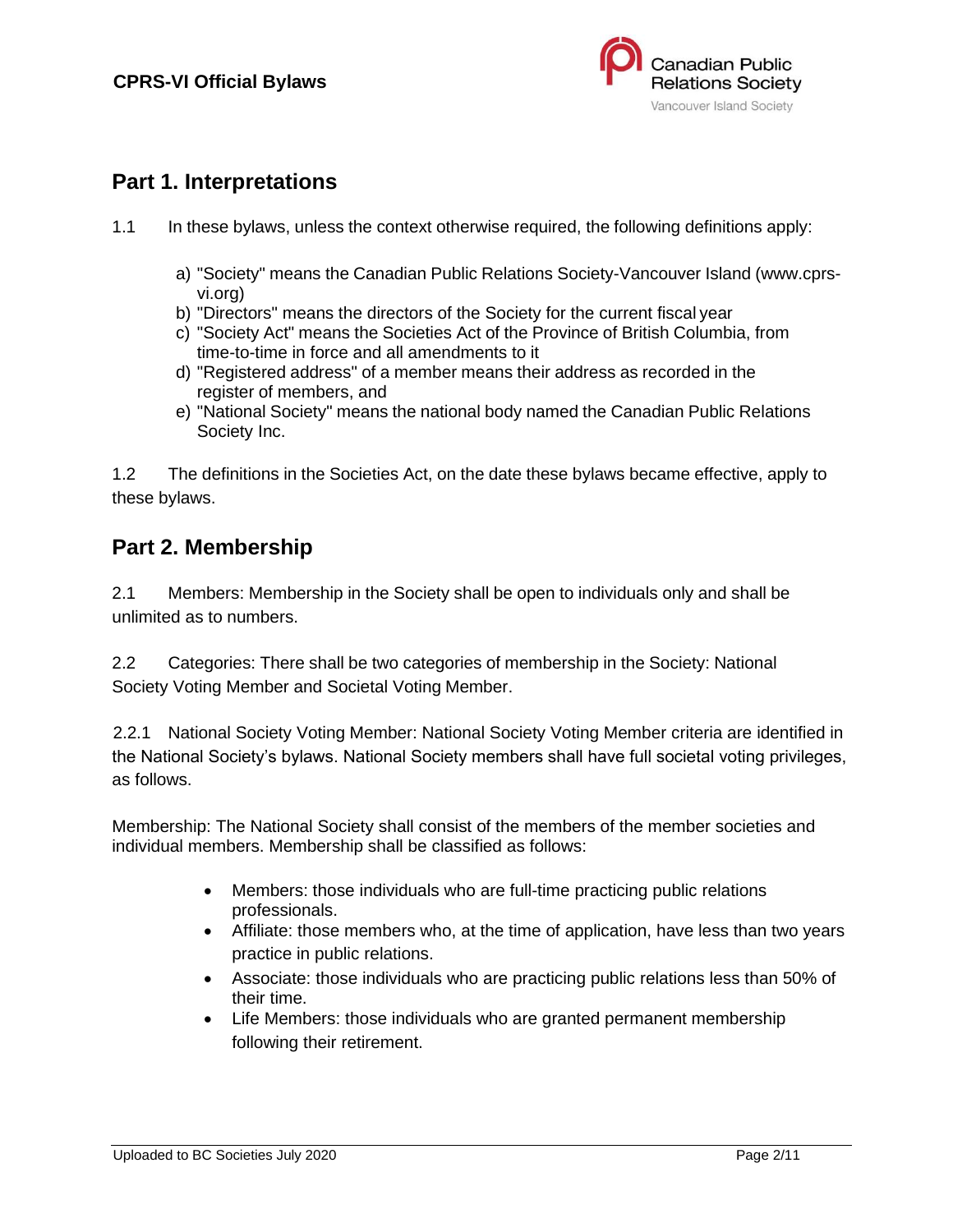

- 2.2.2 Societal Voting Member: Societal Voting Members are National Society members as well as student and retired members who are members of CPRS-VI only.
	- a) Student members of CPRS-VI are currently enrolled and actively taking postsecondary courses and have an interest in a career in public relations. Student membership is conferred at the discretion of the board of directors of CPRS-VI and is subject to the board's annual approval.
	- b) Retired members are those who are a former CPRS National Society member and have retired from the practice of public relations. Retired membership is conferred at the discretion of the board of directors of CPRS-VI and is subject to the annual approval of the membership committee.

2.2.3 Qualifications: An applicant for membership in any class shall meet certain other requirements set forth in detail in the application form, among which are that the candidates shall have a reputation for ethical conduct and integrity, and shall agree to abide by the Professional Standards and Code of Ethics of the Society.

2.2.4 Every member shall uphold the CPRS-VI constitution and comply with thesebylaws.

2.3 Applications: Application for membership shall be made available on CPRS National's website or on the forms provided by the National Society.

2.4 Refusal: The Society has the right to reject an application for membership after fair and reasonable consideration by the membership committee and with a two-thirds affirmative vote of the board of directors that supports the rejection of the application.

2.5 Eligibility: The eligibility requirements for entry into the Society shall comply in every detail with the eligibility requirements established and in effect for the National Society (for National Society members) and the local Society (local members).

2.6 Resignation: A person shall cease to be a member of the Society:

- By mailing or delivering their resignation to the Society in writing
- On their death
- On being expelled
- On being a member not in good standing

2.7 Good Standing: All members are in good standing except a member who has failed to pay their current annual membership dues or any other subscription or debt due and owing by them to the Society.

2.8 Expulsion: The board of directors shall have the power to expel any members of the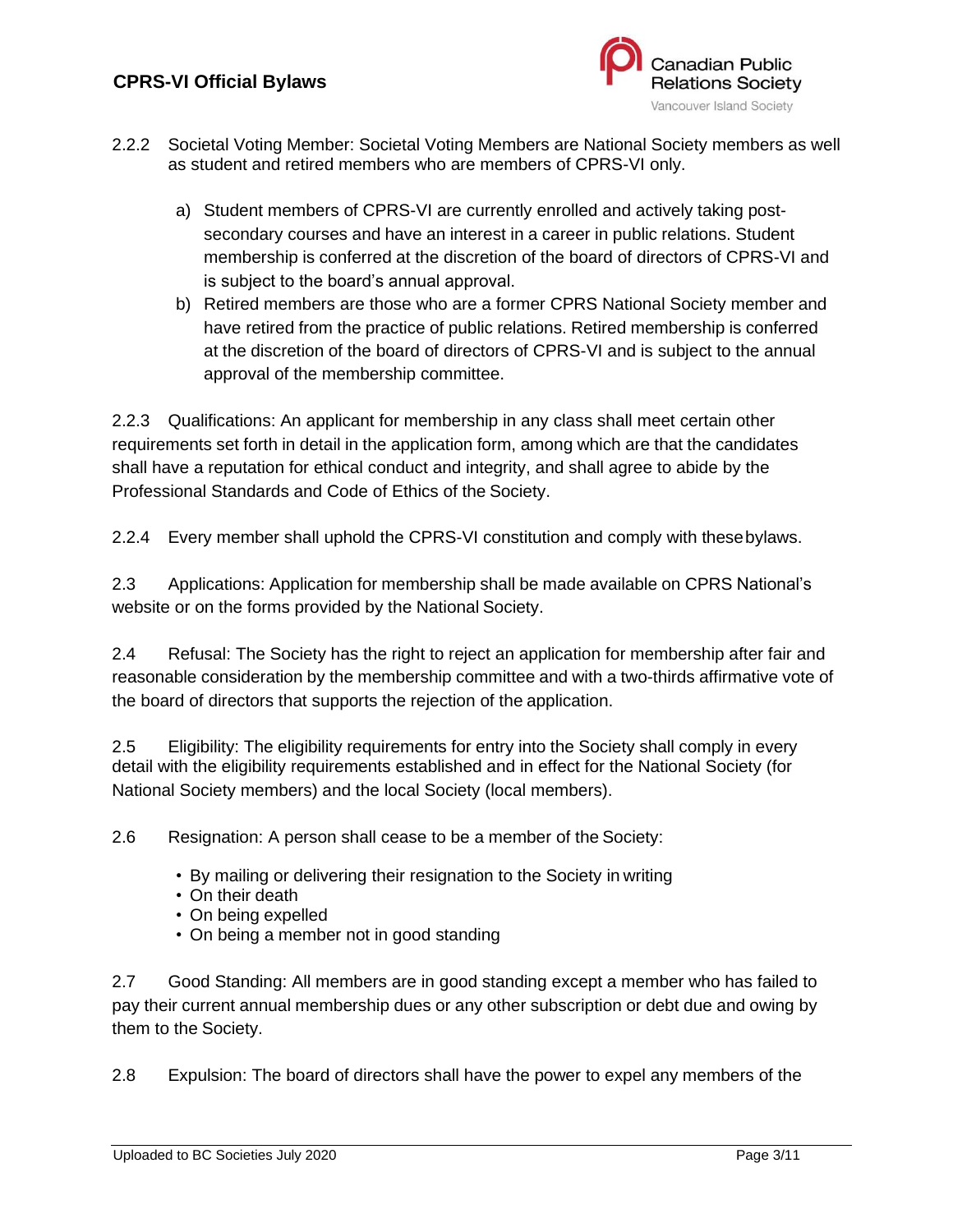

Society for cause and, without limiting the generality of the foregoing, 'cause' shall include conduct unbefitting to a member of the Society, or conduct contrary to the Code of Professional Conduct or Standards of the Society.

2.8.1 The person who is the subject of the proposed expulsion shall be given an opportunity to be heard at the board meeting before the expulsion resolution is put to a vote.

2.8.2 Should the board not approve the expulsion in the case that may be brought to its attention, the matter shall not be entered in the minutes of the meetings of the board of directors or of the Society.

2.9 Dues Collection: All membership dues are collected by CPRS National Society.

#### <span id="page-3-0"></span>**Part 3. General Meetings**

3.1 The Annual General Meeting shall be held, or commence, on a day in the month of May, or as near thereto as circumstances permit in each year. The specific date of the Annual General Meeting shall be decided by the directors and notice communicated to the membership as outlined in Section 3.3. The non-receipt of such notice shall not invalidate the proceedings of the Annual General Meeting.

3.2 A Special General Meeting of the Society may be called at such time and place as the board may determine. The notice of a special meeting shall be communicated to the membership as outlined in Section 3.3 and shall state the business to be transacted thereat and no other business shall be considered at that meeting.

3.3 At least fourteen (14) days' notice of any General Meeting, specifying the place, the date and the hour of the meeting, and in case of special meeting, the general nature of such special business, shall be given to the members. The non-receipt of notice by any member shall not invalidate the proceedings at any general or special meeting.

#### <span id="page-3-1"></span>**Part 4. Proceedings at General Meetings**

4.0 Business: Special Business is:

4.0.1 All business at an extraordinary general meeting except the adoption of rules or order; and

4.0.2 All business that is transacted at an annual general meeting except:

- a) The adoption of the rules of order
- b) The consideration of the financial statements
- c) The report of the directors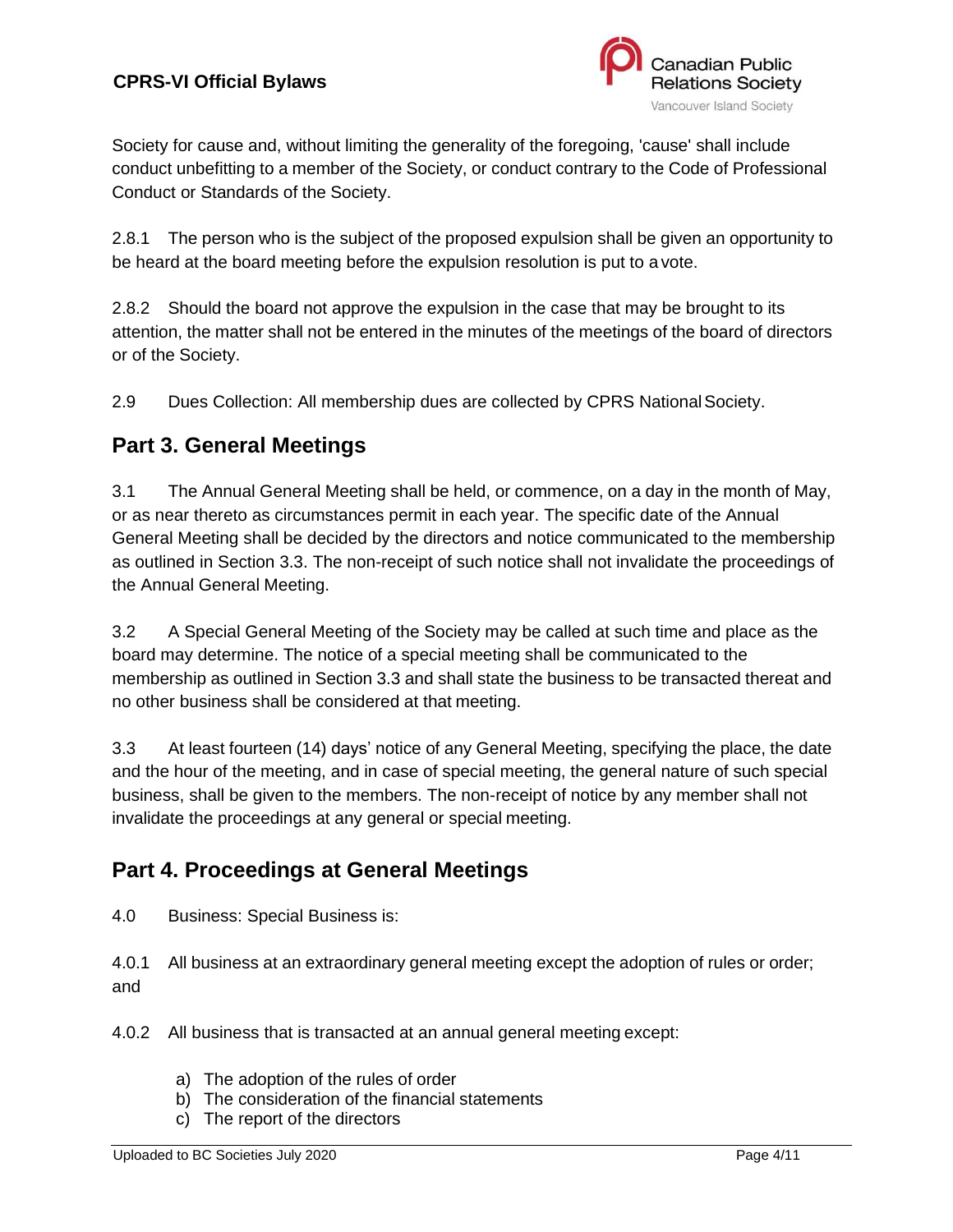

- d) The report of the auditors, if any
- e) The election of directors and officers
- f) The appointment of the auditor, if required, and
- g) Such business as, under these bylaws, ought to be transacted at an annual general meeting, or business which is brought under consideration by the report of the directors issued with the notice convening the meeting.

4.1 Quorum: No business, other than the election of a chairperson and the adjournment or termination of the meeting, shall be conducted at a general meeting at a time when a quorum is not present.

4.1.2 If at any time during a general meeting there ceases to be quorum present, business then in progress shall be suspended until there is a quorum present or until the meeting is adjourned or terminated.

4.1.3 A quorum is twenty percent of the voting members present or by proxy or such greater number as the members may determine at a general meeting.

4.1.4 If within 30 minutes from the time appointed for a general meeting a quorum is not present, the meeting, if convened on the requisition of members, shall be terminated; but, in any other case, it shall stand adjourned to the same day in the next week, at the same time and place and, if at the adjourned meeting, a quorum is not present within 30 minutes from the time appointed for the meeting, the members present constitute a quorum.

#### 4.1.5 Proxies

- a) Any voting Member may be represented by proxy at Annual or Special General Meetings of the CPRS-VI Society by another Member, provided such proxy shall be in writing or electronically on a form provided by a board director, or a facsimile thereof. Voting Members shall be provided with the proxy form 14 days before Annual or Special General Meetings.
- b) A proxy must be signed by the voting Member and shall be valid only for the meeting for which it was specifically given.
- c) Proxies must be filed with the President or Secretary at least 24 hours before the meeting takes place.
- 4.2 Presiding at General Meetings: Except as provided in this bylaw, the president, a copresident of the Society, vice president or, in the absence of both, one of the other directors present shall preside as the chair of a general meeting.
- 4.2.1 At a general meeting, the members present shall choose one of their number to chair if:
	- a) There is no president, vice president, co-president or other director present within 15 minutes after the time appointed for holding the meeting; or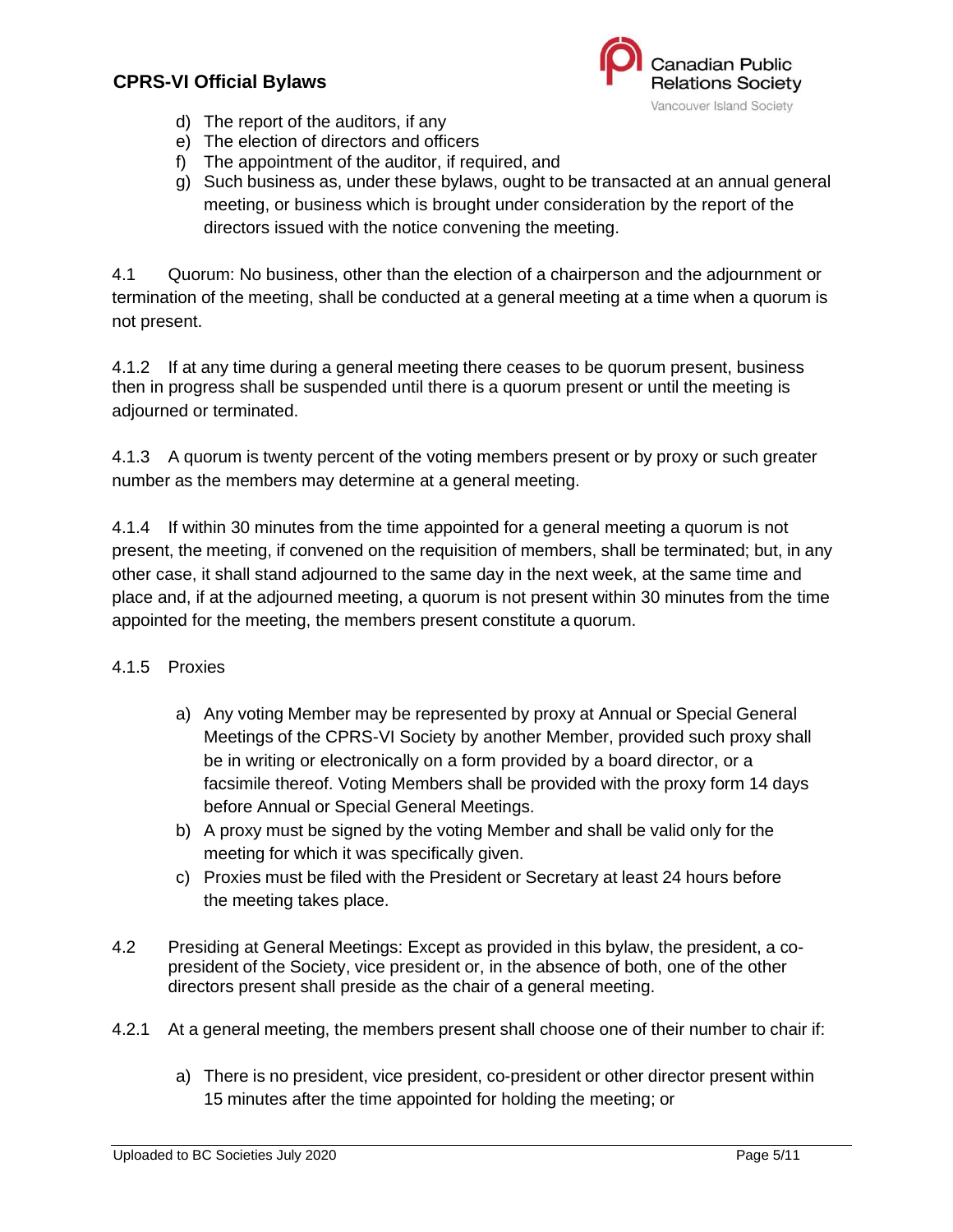

b) The president, vice-president, co-presidents and all other directors present are unwilling to act as the chair.

4.3 Adjournments: A general meeting may be adjourned from time-to-time and from place-to-place, but no business shall be transacted at an adjourned meeting other than the business left unfinished at the meeting from which the adjournment took place.

4.3.1 Where a meeting is adjourned for 10 days or more, notice of the adjourned meeting shall be given as in the case of the original meeting.

4.3.2 Except as provided in this bylaw, it is not necessary to give notice of an adjournment or of the business to be transacted at an adjourned general meeting.

4.4 Resolutions: No resolution proposed at a meeting need be seconded and the chair of a meeting may propose a resolution.

4.5 Voting: A voting member is entitled to one vote at a meeting of members. Such vote must be cast personally or by providing a written 'proxy' as outlined in 4.1.5. All voting shall be by voting members.

4.5.1 Voting is by show of hands, or proxy form, unless otherwise decided by a majority of members attending a meeting of members.

4.5.2 In case of an equality of votes, the chair shall not have a casting or second vote in addition to the vote to which he or she may be entitled as a member of the Society, and the proposed resolution shall not pass.

### <span id="page-5-0"></span>**Part 5. Administration**

5.1 The Board: The administration of the Society shall be vested in a board of directors consisting of:

a) Either a president and a vice president or two co-presidents; and

b) A secretary, treasurer, and up to eight directors.

In addition, the immediate past president shall be a member of the board with power to vote.

5.2 Term: The terms of office of the elected directors shall be (equally divided and) staggered for re-election or replacement each year. Thereafter, as the term of each elected Director expires, their successor shall be elected by the Society at the annual general meeting to serve for a term of two years.

No person shall be eligible for election or appointment as a director for more than three consecutive terms but they shall be eligible for election as a director at the annual general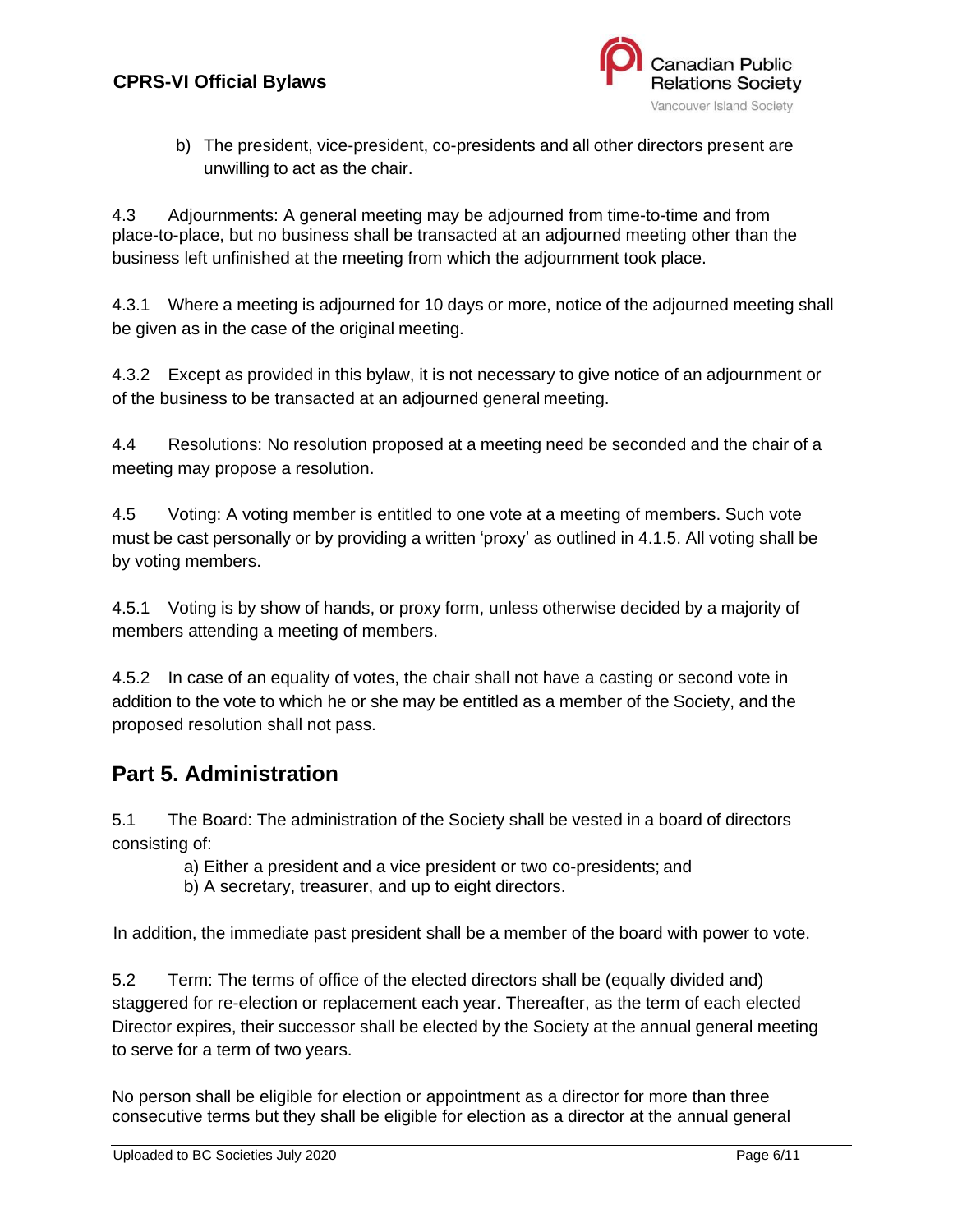

meeting in the year following the year in which they ceased to be a director.

If, for any reason, a new board has not been elected within three months after the beginning of a new fiscal year, the existing board shall continue to hold office until the time of such election.

5.3 Board Vacancies: Where a person ceases to be an elected Director for any cause, the Board shall, within a period of one month, appoint a member of the Society to fill the vacancy until the date of the next annual general meeting, at which time the Society shall elect a member to serve for the unexpired portion of the term then remaining.

5.4 Power: The board shall have full power to administer the property and business of the Society including, but without limiting, the generality of the foregoing:

- a) Control over all financial accounts and disbursements
- b) Power to appoint committees
- c) Power to fill all vacancies.

5.5 Fiscal Year: The fiscal year of the Society shall be April 1 to March 31.

5.6 Rules of Order: Robert's Rules of Order, where not inconsistent with these bylaws, shall apply to all meetings of the Society.

5.7 Board Successor: The members may, by special resolution, remove a director or officer before expiration of their term of office, and may elect a successor to complete the term of office.

5.8 New Board: The members of the board of directors shall assume office at the close of the Annual General Meeting at which they are elected. A board member shall be eligible for reelection so that they can assume office immediately on the expiry of their term of office.

5.9 Remuneration: No director shall be remunerated for being or acting as director, but a director may be reimbursed for all expenses necessarily and reasonably incurred by that director while engaged in the affairs of the Society.

# <span id="page-6-0"></span>**Part 6. Nomination and Election of board of directors**

6.1 Board Members: No person shall be eligible to hold office on the board unless they are a National Society member or Student member. All board members must be members in good standing.

6.2 Nominations: Nominations for the board shall be made by a nominating committee, chaired by the incoming president or incoming co-presidents and shall include the past president and current president. The nominating committee shall identify the persons nominated for the offices of president and vice president or co-presidents, secretary, treasurer, and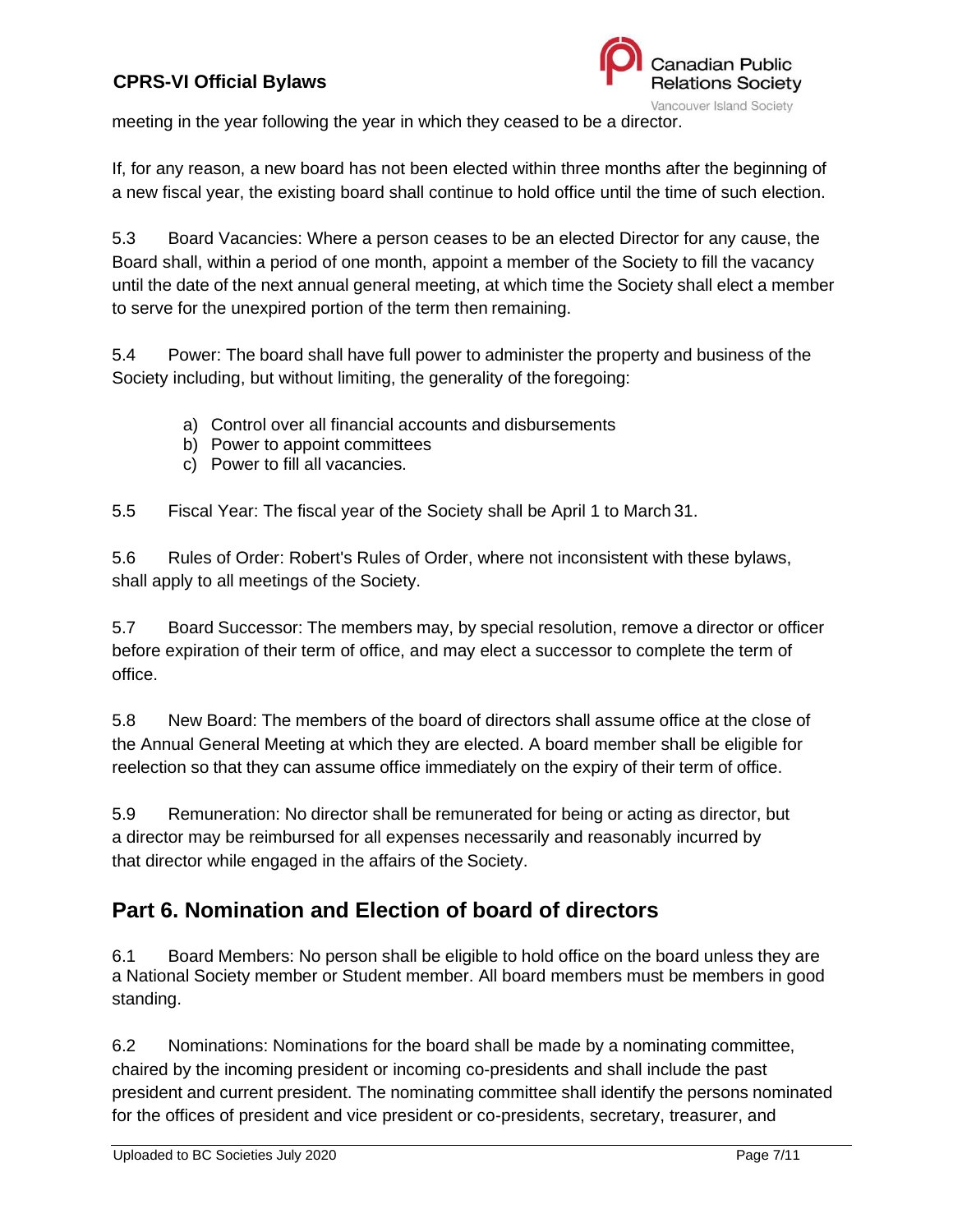

directors. Where required, the nominating committee shall also identify committee volunteers for each director.

6.2.1 The report of the nominating committee shall be delivered to the secretary at least four weeks prior to the Annual General Meeting. The secretary shall send a copy thereof to each member in good standing together with the notice of the Annual General Meeting, as per Section 3.3.

6.2.2 At Annual General Meetings, additional nominations, other than those made by the nominating committee, will be accepted from the floor when such nominations are made by a voting member in good standing, provided such nominees signify, in writing, their willingness to stand for election.

6.2.3 At the Annual General Meeting, the Chair shall appoint scrutineers, if required. Members nominated for the incoming board shall not be eligible to serve as scrutineers.

# <span id="page-7-0"></span>**Part 7. Proceeding of the Directors**

7.0 Meetings: The directors shall meet once at least every two months at such time and place as they appoint or as the president or either of the co-presidents shallfix.

7.0.1 The directors shall meet together for the dispatch of business and may adjourn and otherwise regulate their meetings and proceedings as they see fit.

7.1 Quorum: The directors may, from time-to-time, determine the quorum necessary for the transaction of business and, unless so determined, the quorum shall be a majority of the directors then in office.

7.2 Chair: Either the president or one of the co-presidents shall be the chair of all meetings of the directors; but, if at any meeting neither the president or one of the co-presidents are present within 30 minutes after the time appointed for holding the meeting, the directors may choose one of their number to be the chair at that meeting.

7.3 Notification: Notification of meetings of the board shall be given by the secretary to each member of the board prior to the date of said meeting.

7.4 Voting: Questions arising at any meeting of the directors and committee of directors shall be decided by a majority of votes.

7.5 Resolution: No resolution proposed at a meeting of directors need be seconded and the chair of a meeting may propose a resolution.

7.5.1 A resolution in writing, signed by all the directors and placed with the minutes of the directors, is as valid and effective as if regularly passed at a meeting ofdirectors.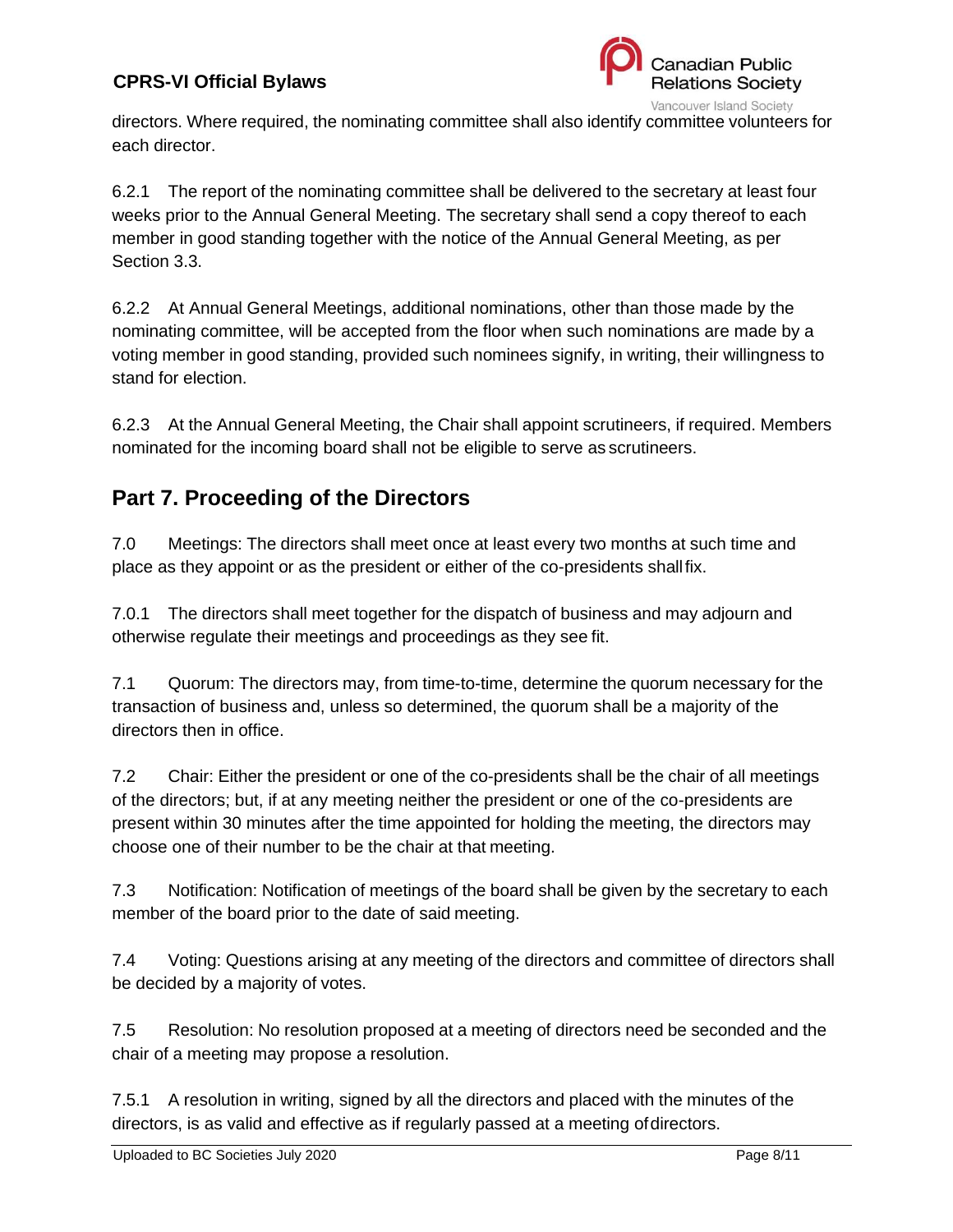

# <span id="page-8-0"></span>**Part 8. Duties of the Officers**

8.1 President or co-president: The president or senior co-president shall be the chief executive officer of the Society. They shall preside at all meetings of the board and of the Society. They shall ensure that the bylaws of the Society are enforced, and shall perform all other duties that may be assigned from time-to-time by the board. They will sit on the nominating committee.

8.2 Vice or co-president: The vice president or junior co-president shall act as assistant to the senior co-president and, in their absence assume the duties and exercise the authority of the senior co-president. They shall have such specific duties as may be prescribed by the board and may chair the nominating committee.

8.3 Past president: The immediate past president shall act as parliamentarian and special resource person to the board generally and the co-presidents specifically, and will sit on the nominating committee.

8.4 Secretary: The secretary shall attend and keep minutes of all meetings of the Society and the board, and be responsible for sending of all necessary businessnotices.

8.5 Treasurer: The treasurer shall have charge of all funds of the Society and shall deposit them in a financial institution approved by the board. Out of such funds, they shall pay amounts owing and keep a regular account of the income and expenditure of the Society and submit an interim statement thereof signed by the co-presidents and treasurer, for presentation to the Annual General Meeting covering the year's financial transactions, in a format accepted by the general accounting principles, or at any other time required by the board and such other dates as maybe assigned by the board.

# <span id="page-8-1"></span>**Part 9. Signing Authorities**

9.0 Signing Authorities: The president and vice president or co-presidents shall, with the treasurer, sign all written contracts and obligations, which have been approved by the board. Cheques of the Society may be signed by any two of the following: the president or senior co-president, the treasurer or the vice president or junior co-president.

# <span id="page-8-2"></span>**Part 10. Committees and Appointments**

10.1 Appointments: The board of directors at the first regular meeting after the close of the AGM shall appoint such committees as the board of directors deems necessary to carry on the business of the Society, and may delegate to any such committee as much of its authority as it desires. Terms of Reference shall be furnished to each committee chair.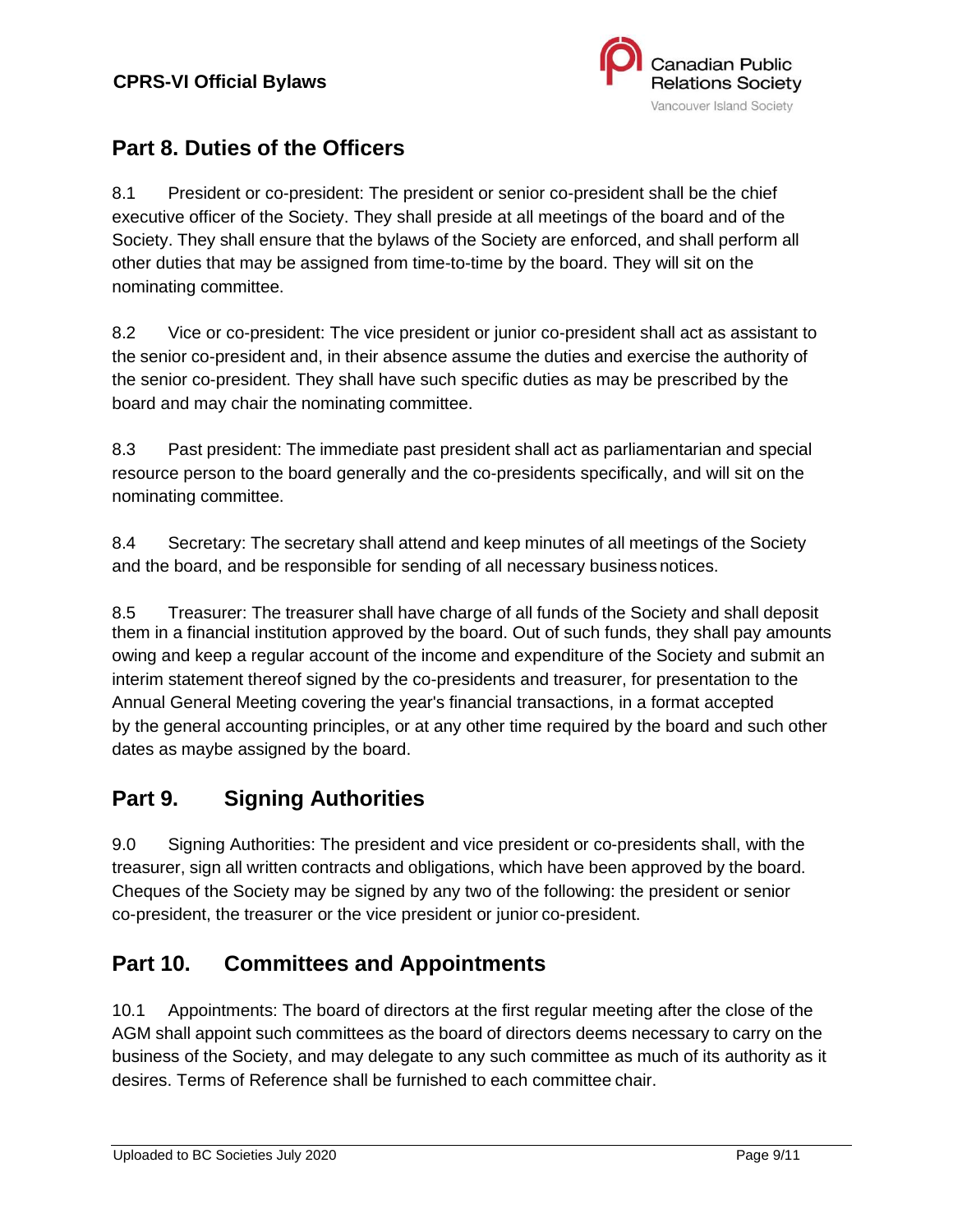

10.2 Reporting: In addition to reporting on a regular basis, each committee Chair shall submit a written report to the president no later than three weeks preceding the Annual General Meeting. This report will also include a full contact list of volunteers, sponsors and other stakeholders involved with the committee in any capacity.

# <span id="page-9-0"></span>**Part 11. Seal**

11.1 The directors may provide a common seal for the Society, and they shall have power from time-to-time to destroy it and substitute a new seal in place of the seal destroyed.

11.2 The common seal shall be affixed only when authorized by a resolution of the directors and then only in the presence of the persons prescribed in the resolution or, if no persons are prescribed, in the presence of the co-presidents and treasurer.

### <span id="page-9-1"></span>**Part 12. Borrowing Power**

12.0 Borrowing powers shall not be permitted.

# <span id="page-9-2"></span>**Part 13. Whistler Legacy Fund**

13.1 Contingency: To sustain the operations of the chapter for up to three months, a contingency fund has been set up from the proceeds of the 2001 National Society conference in Whistler. To access or disburse monies from this fund requires 75% approval by all voting members of the board of directors.

13.2 Foundation Fund: The Victoria Foundation administers a CPRS-Vancouver Island Legacy Fund on behalf of the chapter for the purpose of advancing the profession. The annual disbursement from the Fund will be distributed as determined by the board, with consideration for the following direction:

- \$1000 for a student bursary
- Approximately 50% to sponsor a member to attend the National Society conference
- Approximately 25% to the purchase of professional resource materials such as books, periodicals, online resources and subscriptions, etc.

13.2.1 This fund is administered by a committee of the board with the treasurer serving as the board liaison.

13.3 Professional Development Fund: This fund was created with the proceeds received from the proceeds of the 2012 National Society Conference in Victoria. It is administered by the Board and is used to provide funds for member professional development.